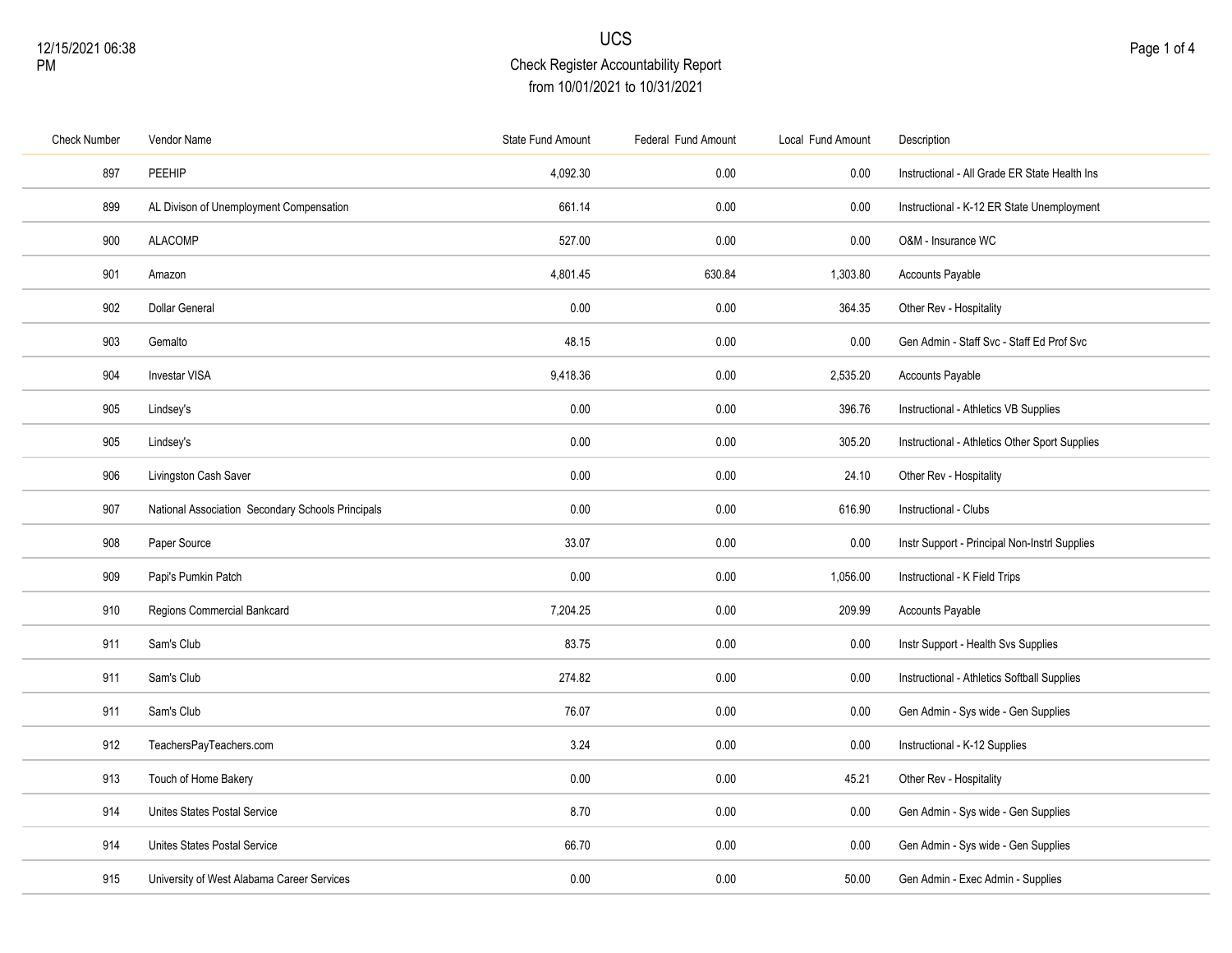| <b>Check Number</b> | Vendor Name                                   | State Fund Amount | Federal Fund Amount | Local Fund Amount | Description                                      |
|---------------------|-----------------------------------------------|-------------------|---------------------|-------------------|--------------------------------------------------|
| 916                 | Verizon Wireless                              | 577.87            | 0.00                | 0.00              | Instructional - K-12 Communication               |
| 917                 | <b>VEX Robotics</b>                           | 129.59            | 0.00                | 0.00              | Instructional - STEM Supplies                    |
| 918                 | Wal-Mart                                      | 0.00              | 0.00                | 31.07             | Other Rev - Hospitality                          |
| 3048                | University Charter School                     | 75.00             | 0.00                | 0.00              | Instructional - Athletics VB Supplies            |
| 3049                | Alabama High School Athletic Association      | 375.00            | $0.00\,$            | 0.00              | Instructional - Athletics VB Supplies            |
| 3050                | Augie Leopold                                 | 589.75            | 0.00                | 0.00              | Instructional - Athletics Football Supplies      |
| 3050                | Augie Leopold                                 | 1,454.95          | 0.00                | 0.00              | Instructional - Athletics Football Supplies      |
| 3050                | Augie Leopold                                 | 0.00              | 0.00                | 1,533.00          | Other Exp - Boosters                             |
| 3050                | Augie Leopold                                 | 0.00              | 0.00                | 1,668.65          | Other Exp - Boosters                             |
| 3050                | Augie Leopold                                 | 0.00              | 0.00                | 1,255.50          | Other Exp - Boosters                             |
| 3051                | Beta Shop                                     | 256.00            | 0.00                | 0.00              | Instructional - Clubs                            |
| 3052                | Capit Learning                                | 1,370.00          | 0.00                | 0.00              | Instructional - K-12 Supplies At Risk High Hopes |
| 3053                | Farm & Builder's Supply                       | 11.99             | 0.00                | 0.00              | O&M - Custodial Services                         |
| 3053                | Farm & Builder's Supply                       | 39.93             | 0.00                | 0.00              | O&M - Custodial Services                         |
| 3054                | K&M Truck Repair, LLC                         | 0.00              | 0.00                | 110.00            | Student Transport - Vehicle Supplies/Maint/Parts |
| 3054                | K&M Truck Repair, LLC                         | 0.00              | $0.00\,$            | 132.14            | Student Transport - Vehicle Supplies/Maint/Parts |
| 3055                | Kona Ice of Meridian                          | 0.00              | 0.00                | 140.00            | Other Exp - PTA Expenses                         |
| 3056                | Pocket Nurse                                  | 493.26            | 0.00                | 0.00              | Instructional - 7-12 Supplies                    |
| 3057                | <b>Preferred Meals</b>                        | 0.00              | 9,952.00            | 0.00              | Aux Svc - Food Services CNP                      |
| 3058                | School Superintendents of Alabama             | 0.00              | 0.00                | 250.00            | Gen Admin - Exec Dues & Fees                     |
| 3059                | Thames Batre                                  | 3,629.60          | 0.00                | 0.00              | O&M - Insurance                                  |
| 3062                | The University of West Alabama Print and Mail | 411.84            | 0.00                | 0.00              | Gen Admin - Sys wide - Printing                  |
|                     |                                               |                   |                     |                   |                                                  |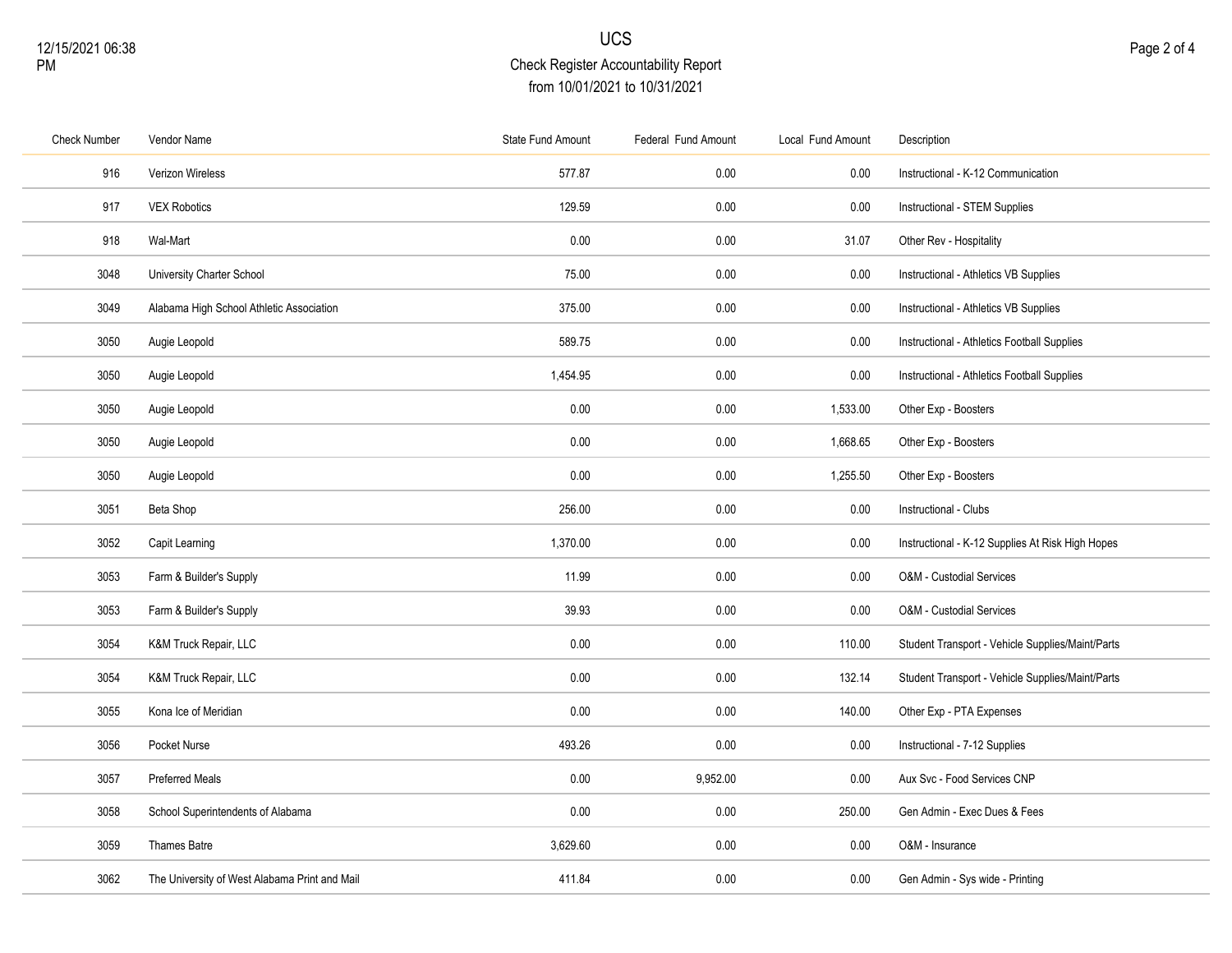| <b>Check Number</b> | Vendor Name                                      | State Fund Amount | Federal Fund Amount | Local Fund Amount | Description                                      |
|---------------------|--------------------------------------------------|-------------------|---------------------|-------------------|--------------------------------------------------|
| 3062                | The University of West Alabama Print and Mail    | 53.84             | 0.00                | 0.00              | Instructional - K-12 Supplies                    |
| 3062                | The University of West Alabama Print and Mail    | 112.39            | 0.00                | 0.00              | Instructional - Athletics Supplies               |
| 3062                | The University of West Alabama Print and Mail    | 0.00              | 0.00                | 19.90             | Other Exp - Boosters                             |
| 3063                | US Bank Equipment Finance                        | 405.09            | 0.00                | 0.00              | Gen Admin - Sys wide - Copier/Print Lease        |
| 3064                | Xerox Business Solutions Southeast               | 102.50            | 0.00                | 0.00              | Gen Admin - Sys wide - Printing                  |
| 3065                | Allen, Virginia G                                | 286.46            | 0.00                | 0.00              | Instructional - K-12 Travel & Training           |
| 3066                | Richardson, Haley Danielle                       | 147.42            | 0.00                | 0.00              | Instructional - Athletics Softball Supplies      |
| 3067                | Allen, Elizabeth Waddell                         | 158.51            | 0.00                | 0.00              | Instructional - Athletics VB Supplies            |
| 3068                | Alabama High School Athletic Association         | 100.00            | 0.00                | 0.00              | Instructional - Athletics VB Supplies            |
| 3069                | HOSA - Future Health Professionals               | 600.00            | 0.00                | 0.00              | Instr Support - Health Svs Supplies              |
| 3070                | <b>School Specialty</b>                          | 766.30            | 0.00                | 0.00              | Instructional - K-12 Supplies At Risk High Hopes |
| 3070                | <b>School Specialty</b>                          | 668.15            | 0.00                | 0.00              | Instructional - K-12 Supplies At Risk High Hopes |
| 3071                | The University of West Alabama Print and Mail    | 0.00              | 0.00                | 56.40             | Gen Admin - Exec Admin - Supplies                |
| 3072                | The University of West Alabama Dept of Athletics | 200.00            | 0.00                | 0.00              | Accounts Payable                                 |
| 3073                | Cash                                             | 0.00              | 0.00                | 162.50            | Other Exp - Bookfair Fundraiser                  |
| 3074                | <b>ALACTE Guidance Division</b>                  | 100.00            | 0.00                | 0.00              | Instr Support - Career Coach Travel & Training   |
| 3075                | Alfred M. Hale                                   | 175.00            | 0.00                | 0.00              | Instructional - Athletics Other Sports Supplies  |
| 3076                | Covington Co. XC                                 | 90.00             | 0.00                | 0.00              | Instructional - Athletics Other Purchased Svc    |
| 3077                | Druid City BBOA                                  | 5,650.00          | 0.00                | 0.00              | Instructional - Athletics Officials Fees         |
| 3077                | Druid City BBOA                                  | 1,000.00          | 0.00                | 0.00              | Instructional - Athletics Officials Fees         |
| 3078                | First Presbyterian Church                        | 991.68            | 0.00                | 0.00              | Bldg Svc - Rental-Land and Building              |
| 3079                | Ginger Lusty                                     | 0.00              | 0.00                | 8.916.67          | Gen Admin - Fiscal Svc - Acctg Prof Svc          |
|                     |                                                  |                   |                     |                   |                                                  |